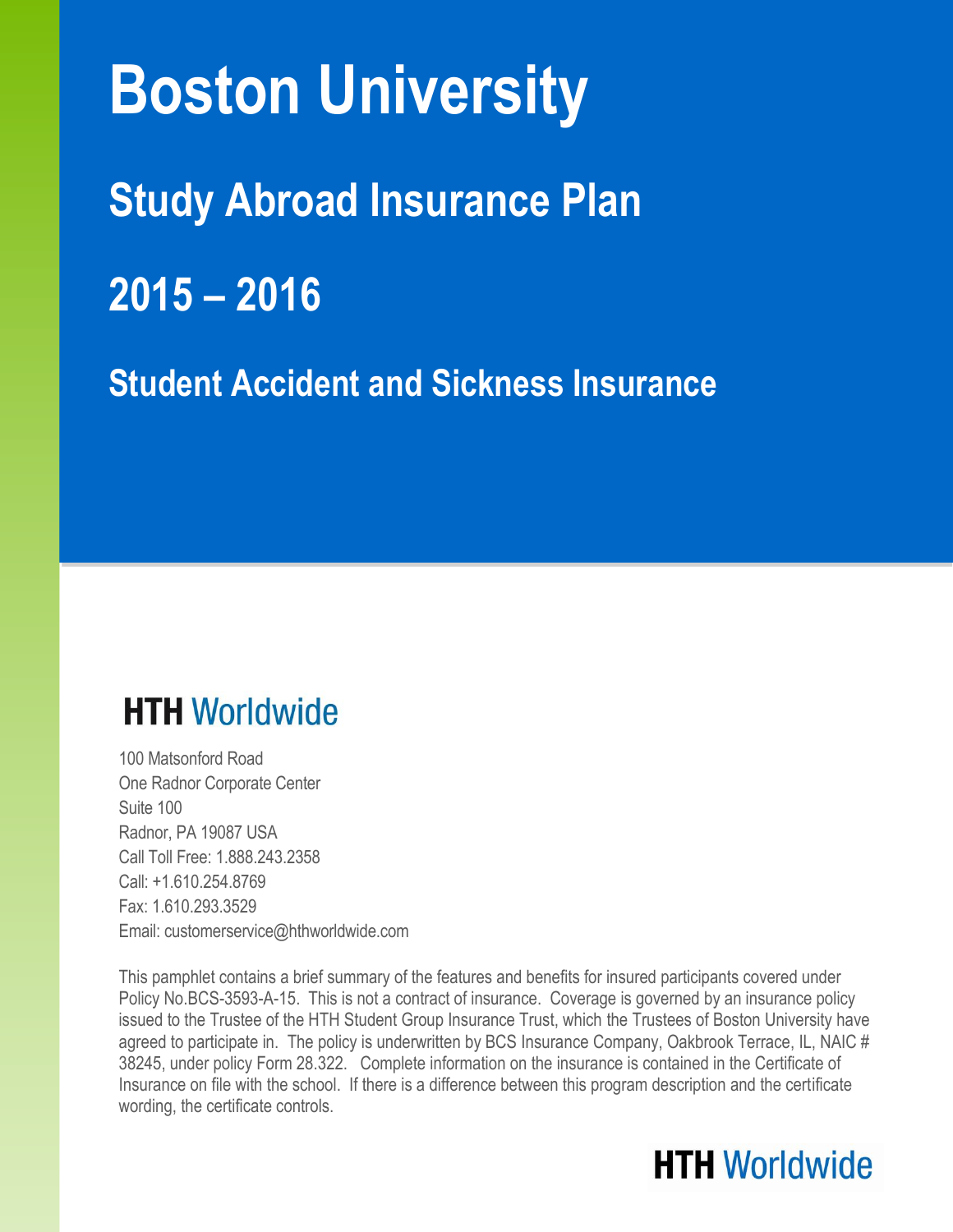### **How the Plan Works**

### **Who is eligible for coverage?**

All regular, full-time Eligible Participants and their Eligible Dependents of the educational organization or institution who: 1. Are engaged in international educational activities; and 2. Are temporarily located outside his/her Home Country as a non-resident alien; and 3. Have not obtained permanent residency status.

#### **When does coverage start?**

Coverage for an Eligible Participant starts at 12:00:01 a.m. on the latest of the following:

1) The Coverage Start Date shown on the Insurance Identification Card; 2) The date the requirements in Section 1 – Eligible Classes are met; or 3) The date the premium and completed enrollment form, if any, are received by the Insurer or the Administrator.

Thereafter, the insurance is effective 24 hours a day, worldwide. In no event, however, will insurance start prior to the date the premium is received by the Insurer.

#### **When does coverage end?**

Coverage for an Eligible Participant will automatically terminate on the earliest of the following dates: 1.) The date the Policy terminates; 2) The Organization's or Institution's Termination Date; 3) The date of which the Eligible Participant ceases to meet the Individual Eligibility Requirements; 4) The end of the term of coverage specified in the Eligible Participant's enrollment form; 5) The date the Eligible Person permanently leaves the Country of Assignment for his/her or her Home Country; 6) The date the Eligible Participant requests cancellation of coverage (the request must be in writing); or 7) The premium due date for which the required premium has not been paid, subject to the Grace Period provision; 8) The end of any Period of Coverage.

#### **What to do in the event of an emergency**

All Eligible Participants are entitled to Global Assistance Services while traveling outside of the United States. In the event of an emergency, they should go immediately to the nearest physician or hospital without delay and then contact HTH Worldwide. HTH Worldwide will then take the appropriate action to assist and monitor the medical care until the situation is resolved. To contact HTH Worldwide in the event of an emergency, call 1.800.257.4823 or collect to +1.610.254.8771.

#### **hthstudents.com**

Once Eligible Participants receive their Medical Insurance ID card from HTH Worldwide, they should visit hthstudents.com, and using the certificate number on the front of the card, sign in to the site for comprehensive information and services relating to this plan. Participants can track claims, search for a doctor, view plan information, download claim forms and read health and security information.

#### **Claims Submission**

Claims are to be submitted to HTH Worldwide, Attn: International Claims, One Radnor Corporate Center, Suite 100, Radnor PA 19087, USA. See the hthstudents.com website for claim forms and instructions on how to file.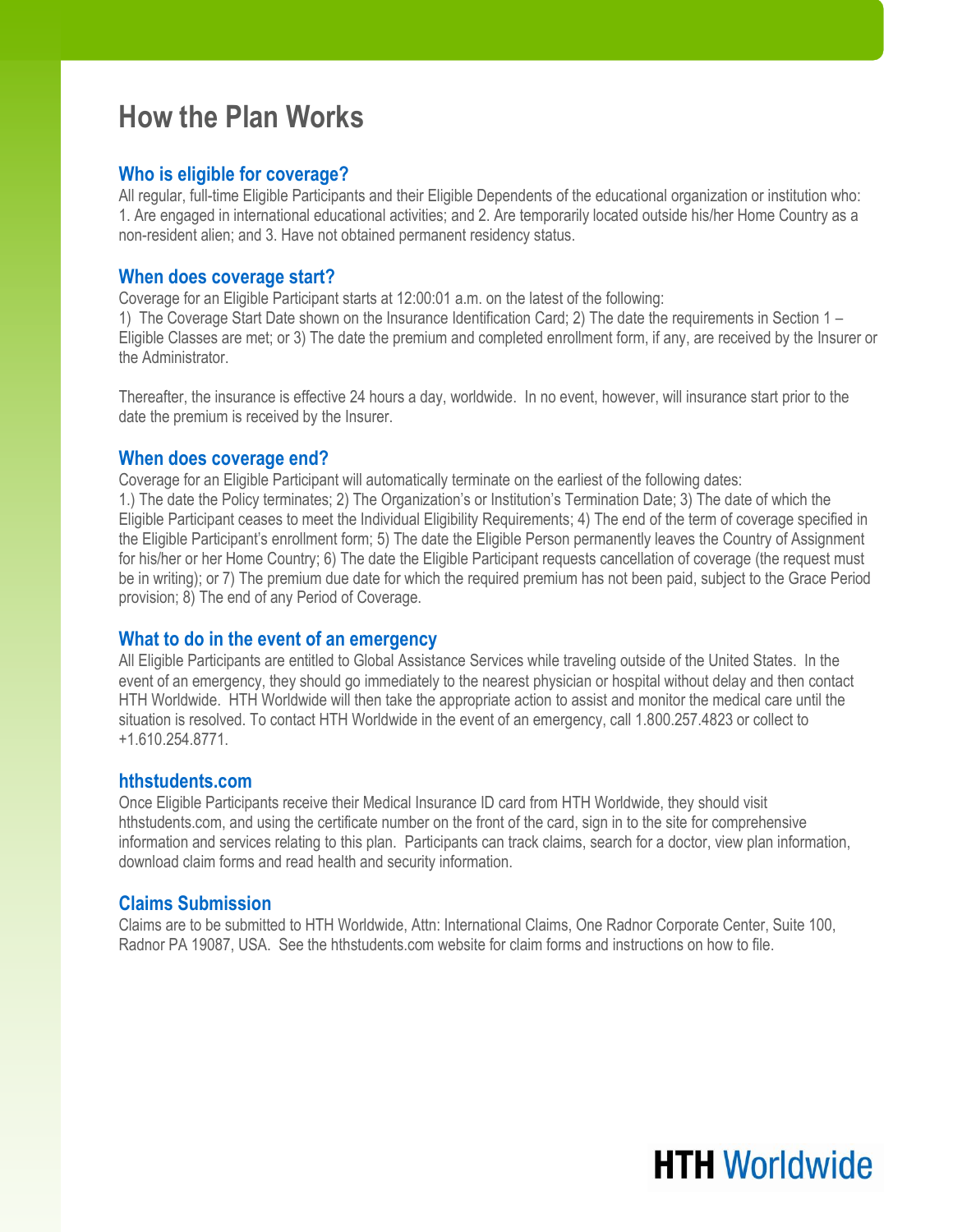### **What is covered by the plan?**

**Schedule of Benefits – Table 1**

|                                                | <b>Limits - Covered Person</b>                                                                                                                                                                    |
|------------------------------------------------|---------------------------------------------------------------------------------------------------------------------------------------------------------------------------------------------------|
| <b>MEDICAL EXPENSES</b>                        |                                                                                                                                                                                                   |
| Period of Coverage Maximum Benefits            | \$100,000                                                                                                                                                                                         |
| Maximum Benefit per Injury or Sicknesses       | \$100,000                                                                                                                                                                                         |
| Period of Coverage Maximum Out-of-Pocket Limit | \$0 per Injury or Sickness                                                                                                                                                                        |
| <b>ACCIDENTAL DEATH AND DISMEMBERMENT</b>      | Maximum Benefit: Principal Sum up to \$10,000 for<br>Participant; up to \$5,000 for Spouse; up to \$1,000 per<br>Child(ren)                                                                       |
| <b>REPATRIATION OF REMAINS</b>                 | Maximum Benefit up to \$250,000                                                                                                                                                                   |
| <b>MEDICAL EVACUATION</b>                      | Maximum Lifetime Benefit for all Evacuations up to<br>\$1,000,000                                                                                                                                 |
| <b>BEDSIDE VISIT</b>                           | Up to a maximum benefit of \$10,000 for the cost of one<br>economy round-trip air fare ticket to, and the hotel<br>accommodations in, the place of the Hospital<br>Confinement for one (1) person |

### **Schedule of Benefits – Table 2 – Medical Expenses**

| <b>COVERAGE A – MEDICAL EXPENSES</b>              | <b>Plan Limits</b>          |
|---------------------------------------------------|-----------------------------|
| <b>Physician Office Visits</b>                    | 100% of Reasonable Expenses |
| <b>Inpatient Hospital Services</b>                | 100% of Reasonable Expenses |
| <b>Hospital and Physician Outpatient Services</b> | 100% of Reasonable Expenses |
| <b>Emergency Hospital Services</b>                | 100% of Reasonable Expenses |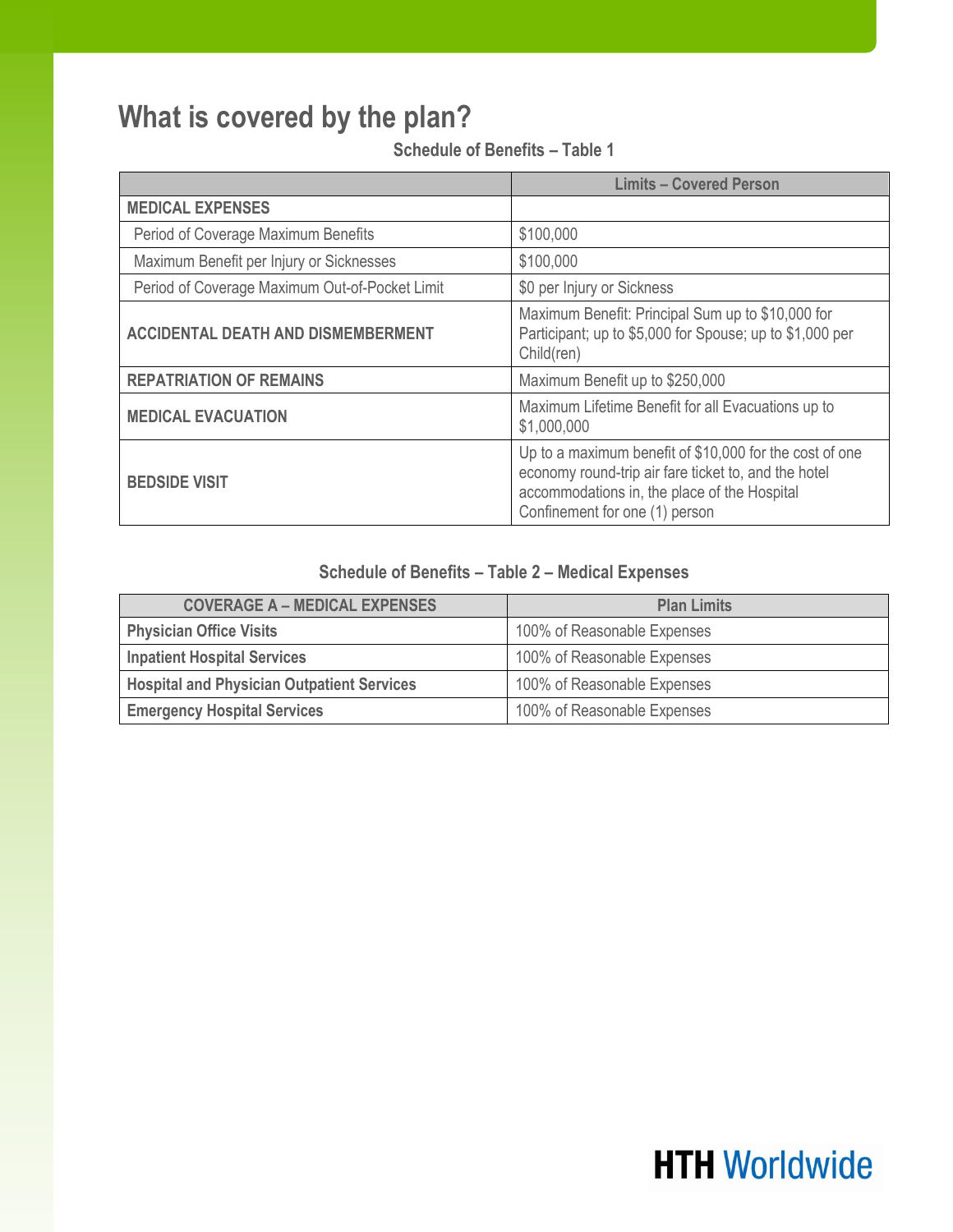### **Schedule of Benefits – Table 3 – Medical Expense Benefits**

Benefits listed below are subject to Lifetime Maximums, Annual Maximums, Maximums per Injury and Sickness, Co-Insurance, Deductibles, Out-of-Pocket Maximums; and Table 2 Plan Type Limits

| <b>MEDICAL EXPENSES</b>                                                                        | <b>Limits per Covered Person</b>                                                                                                                                                                                                                                          |
|------------------------------------------------------------------------------------------------|---------------------------------------------------------------------------------------------------------------------------------------------------------------------------------------------------------------------------------------------------------------------------|
| <b>Maternity Care for a Covered Pregnancy</b>                                                  | Reasonable Expenses. Conception must have occurred while the<br>Covered Person was insured under the Plan.                                                                                                                                                                |
| Inpatient treatment of mental and nervous<br>disorders including drug or alcohol abuse         | Same as any other illness                                                                                                                                                                                                                                                 |
| <b>Outpatient treatment of mental and nervous</b><br>disorders including drug or alcohol abuse | Same as any other illness                                                                                                                                                                                                                                                 |
| <b>Treatment of specified therapies, including</b><br>acupuncture and Physiotherapy            | Reasonable Expenses up to \$10,000 Maximum combined total for<br>Inpatient and Outpatient care, up to 30 days immediately following<br>the attending Physician's release for rehabilitation following a<br>covered Hospital confinement or surgery per Period of Coverage |
| Routine nursery care of a newborn child of a<br>covered pregnancy                              | Reasonable Expenses up to \$500 Maximum per Period of Coverage                                                                                                                                                                                                            |
| Repairs to sound, natural teeth required due<br>to an Injury                                   | 100% of Reasonable Expenses up to \$500 per Period of Coverage<br>maximum                                                                                                                                                                                                 |
| <b>Dental Treatment (including extractions) to</b><br>alleviate pain                           | 100% of Reasonable Expenses up to \$500 per Period of Coverage                                                                                                                                                                                                            |
| Outpatient prescription drugs including oral<br>contraceptives and devices                     | 100% of actual charge                                                                                                                                                                                                                                                     |
| Medical treatment received in the Home<br>Country, if NOT covered by Other Plan                | 100% of Reasonable Expenses up to \$10,000 Period of Coverage<br>lifetime maximum                                                                                                                                                                                         |
| <b>Hearing Services</b>                                                                        | 100% of Reasonable Expenses up to \$2,000 per individual hearing<br>aid per ear every 3 years for covered Dependent Children under age<br>24.                                                                                                                             |
| <b>Scalp Prosthesis</b>                                                                        | 100% of Reasonable Expenses for scalp hair prosthesis for up to<br>\$500 per Period of Coverage                                                                                                                                                                           |
| <b>Lead Poisoning</b>                                                                          | 100% of Reasonable Expenses                                                                                                                                                                                                                                               |
| <b>Low Protein Food Products</b>                                                               | 100% of Reasonable Expenses                                                                                                                                                                                                                                               |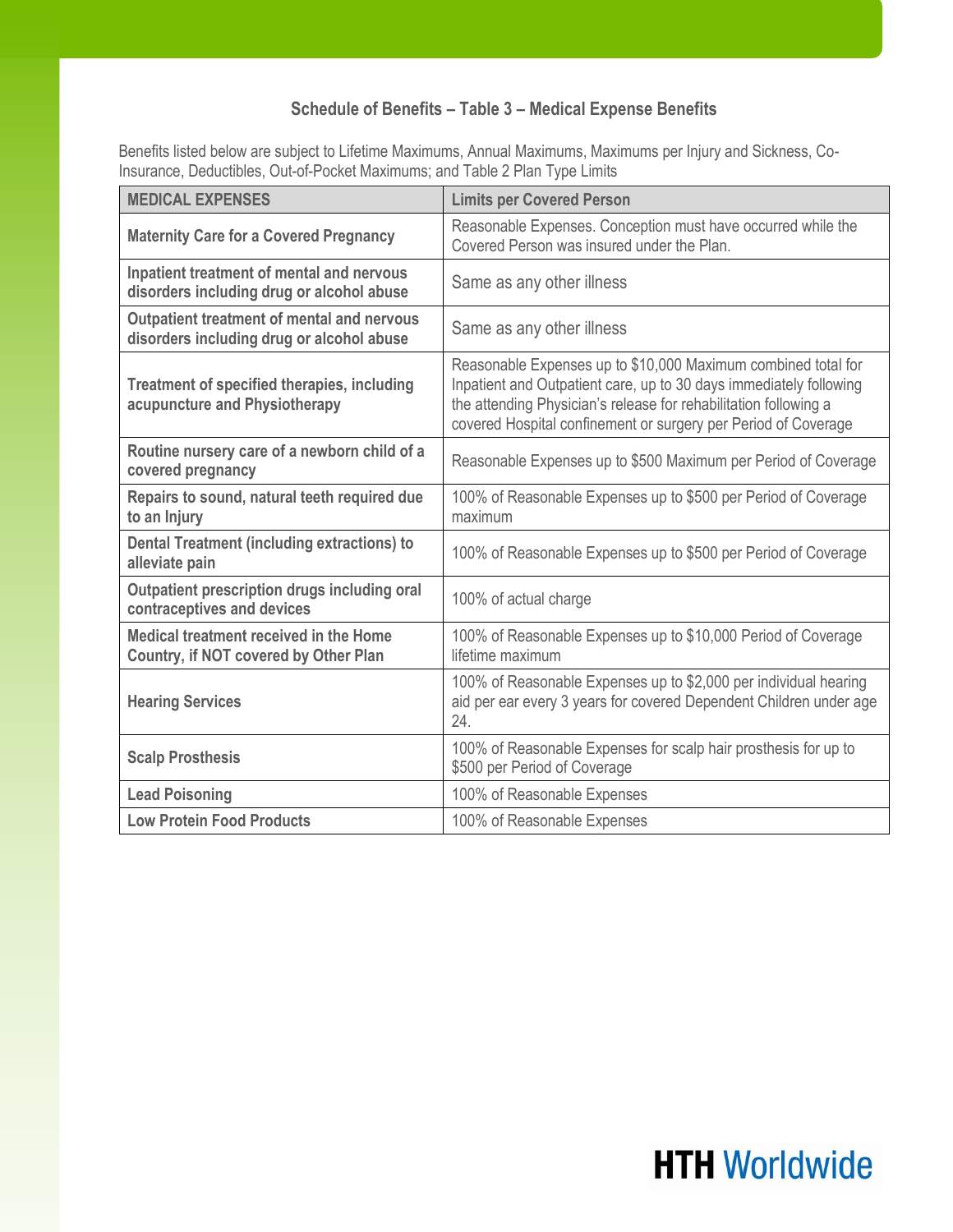### **GENERAL POLICY EXCLUSIONS**

Unless specifically provided for elsewhere under the Plan, the Plan does not cover loss caused by or resulting from, nor is any premium charged for, any of the following:

- 1. Expenses incurred in excess of Reasonable Expenses.
- 2. Services or supplies that the Insurer considers to be Experimental or Investigative.
- 3. Expenses incurred prior to the beginning of the current Period of Coverage or after the end of the current Period of Coverage except as described in Covered General Medical Expenses and Limitations and Extension of Benefits.
- 4. Preventative medicines, routine physical examinations, or any other examination where there are no objective indications of impairment in normal health, unless otherwise noted.
- 5. Services and supplies not Medically Necessary for the diagnosis or treatment of a Sickness or Injury, unless otherwise noted.
- 6. Surgery for the correction of refractive error and services and prescriptions for eye examinations, eye glasses or contact lenses or hearing aids, except when Medically Necessary for the Treatment of an Injury.
- 7. Plastic or cosmetic surgery, unless they result directly from an Injury which necessitated medical treatment within 24 hours of the Accident.
- 8. Surgical breast reduction, breast augmentation, breast implants or breast prosthetic devices, except as specifically provided for in the Plan.
- 9. Expenses incurred for elective treatment or elective surgery except as specifically provided elsewhere in the Plan and performed while the Plan is in effect.
- 10. Elective termination of pregnancy.
- 11. Expenses incurred as a result of pregnancy that is not covered.
- 12. Expenses incurred for, or related to sex change surgery or to any treatment of gender identity disorders.
- 13. Organ or tissue transplant.
- 14. Participating in an illegal occupation or committing or attempting to commit a felony.
- 15. While traveling against the advice of a Physician, while on a waiting list for a specific treatment, or when traveling for the purpose of obtaining medical treatment.
- 16. The diagnosis or treatment of Congenital Conditions, except for a newborn child insured under the Plan.
- 17. Treatment to the teeth, gums, jaw or structures directly supporting the teeth, including surgical extraction's of teeth, TMJ dysfunction or skeletal irregularities of one or both jaws including orthognathia and mandibular retrognathia, unless otherwise noted.
- 18. Expenses incurred in connection with weak, strained or flat feet, corns or calluses.
- 19. Diagnosis and treatment of acne and sebaceous cyst.
- 20. Diagnosis and treatment of sleep disorders.
- 21. Expenses incurred for the repair or replacement of existing artificial limbs, orthopedic braces, or orthotic devices.
- 22. Outpatient treatment for specified therapies including, but not limited to, Physiotherapy and acupuncture which does not follow a covered Hospital Confinement or surgery.
- 23. Deviated nasal septum, including submucous resection and/or surgical correction, unless treatment is due to or arises from an Injury.
- 24. Expenses incurred for any services rendered by a family member or a Covered Person's immediate family or a person who lives in the Covered Person's home.
- 25. Loss due to an act of war; service in the armed forces of any country or international authority and participation in a: riot; or civil commotion.
- 26. Riding in any aircraft, except as a passenger on a regularly scheduled airline or charter flight.
- 27. Loss arising from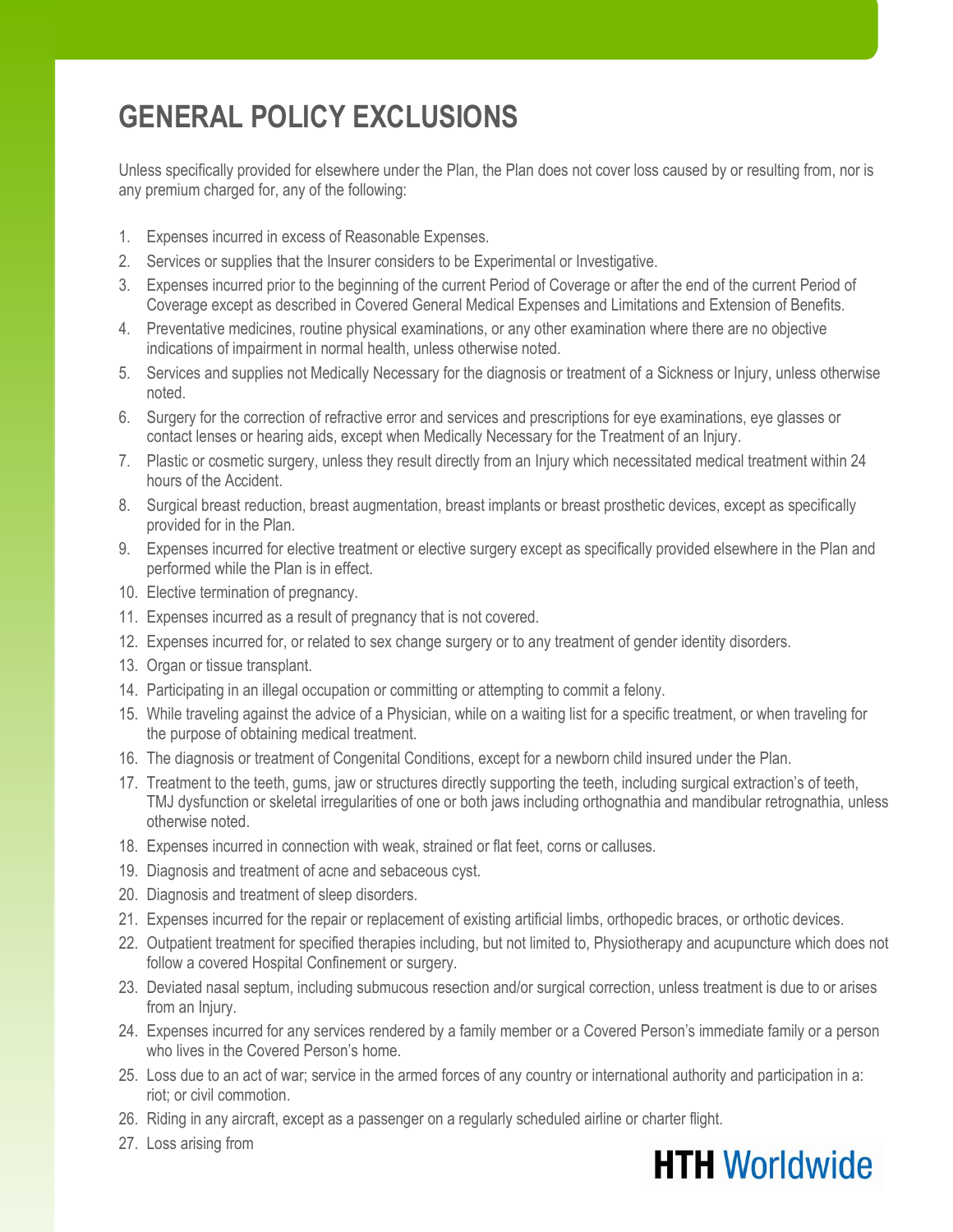- a. participating in any professional sport, contest or competition;
- b. while participating in any practice or condition program for such sport, contest or competition;
- c. skin/scuba diving, sky diving, parasailing, sail planning, hang gliding, parachuting, or bungee jumping.
- 28. Medical Treatment Benefits provision for loss due to or arising from a motor vehicle Accident if the Covered Person operated the vehicle without a proper license in the jurisdiction where the Accident occurred.
- 29. Under the Accidental Death and Dismemberment provision, for loss of life or dismemberment for or arising from an Accident in the Covered Person's Home Country.
- 30. Inpatient room and board charges in connection with a Hospital stay primarily for diagnostic tests which could have been performed safely on an outpatient basis.
- 31. Orthopedic shoes (except when joined to braces) or shoe inserts, including orthotics.
- 32. Outpatient speech therapy.

#### **Pre-Existing Condition**

The Insurer does pay benefits for loss due to a Pre-Existing Condition

#### **Limitation of Maternity Coverage**

The Plan does not pay benefits for maternity coverage unless conception occurred while the Covered Person was insured under the Plan.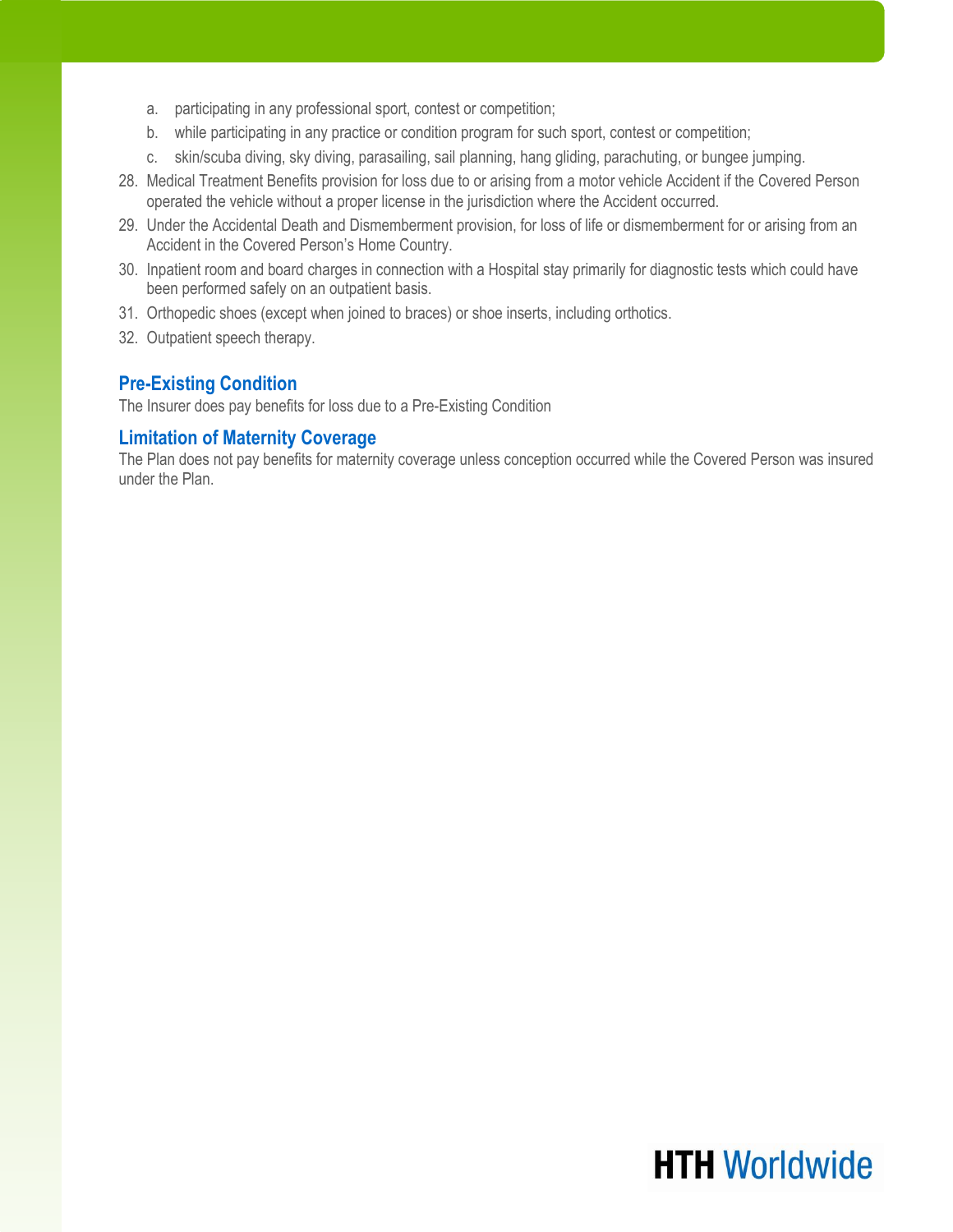# **HTH Worldwide**



### **Outline of Political Security and Natural Disaster Evacuation Services**

### Services Provided

The plan pays for specified costs of emergency evacuations under certain conditions for covered members on a Study Abroad program. If a covered event occurs and eligible members are in imminent peril, they contact HTH Worldwide's Global Health & Safety team. Our team will contact and coordinate communications and services with Drum Cussac (DRUM). DRUM makes all determinations as to covered events and arranging any and all travel arrangements.

In the event of an emergency security situation or declared natural disaster, DRUM, on a best-effort basis, will arrange and pay for an emergency evacuation by any appropriate means consistent with the members' health and safety. Services during the evacuation may include transportation to thenearest safe haven and then to the member's home country, as well as the arrangement of food, lodging and other reasonable expenses if required.

### Covered Event

A covered event, **as determined by DRUM**, is when certain "triggers" occur in the host country. These triggers may include, but are not limited to:

- $\supset$  The Appropriate Authority issues a travel advice for a particular country or region where the study program is being conducted, including travelling to or from the program, recommends that a Covered Member should leave that country or region; or
- $\bullet$  The recognized Government in the Host Country:
	- i. declares a state of emergency necessitating immediate evacuation; or
	- ii. formally recommends or instructs that a Covered Member should leave that country or region for safety; or
	- iii. seizes, confiscates or expropriates a Covered

Member's property; or

- iv. expels the Covered Member or declares the Covered Member "persona non grata"; or
- v. withdraws all scheduled international commercial flights for a period in excess of 24 hours as a result of political or military action intervention which has a direct impact on a Covered Member's safety and prevents the Covered Member leaving the country; or
- Natural disaster within the Host Country making it uninhabitable which has a direct impact on a Covered Member and the Covered Member's safety; or
- $\bullet$  The political or military events in the country the Covered Member is staying in represent an imminent threat of bodily harm to the Covered Member's safety.

### What Program Sponsors and Covered Members Need to Do

To assure that services are covered, both members and the Study Abroad program sponsor must adhere to certain guidelines, including:

- advising HTH Worldwide's Global Health & Safety team immediately of any situation that may give rise to a covered event as soon as reasonably possible;
- providing DRUM with all assistance and information requested in a timely manner;
- following DRUM's advice all times;
- $\bullet$  not making or attempting to make arrangements without DRUM's agreement.
- $\bullet$  contacting HTH Worldwide's Global Health & Safety team or DRUM as soon as possible after the Host Country issues the official disaster declaration.
- $\bullet$  taking all reasonable precautions to avoid accident, injury, or illness to any member, or loss, destruction, or damage to their property.

Covered Services are provided in conjunction with but are separate from **Worldwide Insurance Services, LLC Student Study Abroad** policies. This outline is an overview of the indemnified services and is not comprehensive for all terms and restrictions to those Services which are detailed in the Program Application and Service Agreement. This is not a contract of insurance. If there are any conflicts or differences between this overview and the full Program Application and Service Agreement, the Program Application and Service Agreement will control.